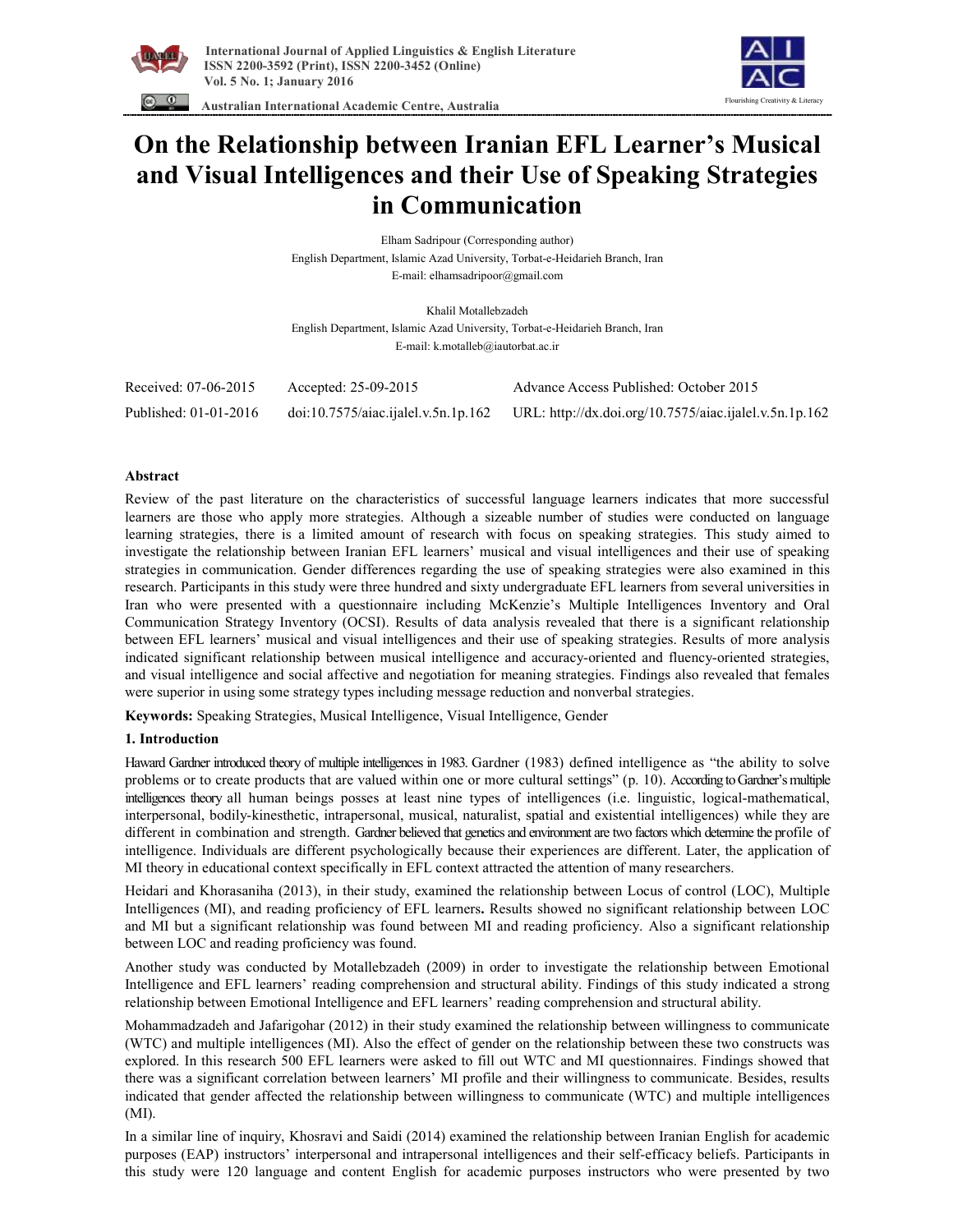questionnaires, McKenzie's (1990) Multiple Intelligences Questionnaire and Tschannen-Moran and Woolfolk Hoy's (2001) Teachers' Sense of Efficacy Scale. Results indicated a positive significant correlation between personal intelligences and self-efficacy.

Hajhashemi, Akef and Anderson (2012) conducted a study to investigate the possible relationship between Multiple Intelligences and Reading Proficiency of Iranian EFL Students. The role of gender was also examined in this study. To this end, 128 students were asked to complete demographic questionnaire, MI questionnaire and a reading comprehension test. Results of this study indicated that low achievers in reading proficiency had a higher musicalrhythmic intelligence while high achievers were less intelligent musically. Also it was found that females obtain higher bodily-kinesthetic intelligence scores in comparison with males. There was not a significant difference in reading scores of male and female students.

Brown (2007, p. 132) mentioned that "*strategies* are those specific "attacks" that we make on a given problem, and that vary considerably within each individual".According to O'Malley and Chamot (1990), learning strategies are "complex procedures that individuals apply to tasks; consequently, they may be represented as procedural knowledge which may be acquired" (p. 52). Mitits and Sarafianou (2012) in their study referred to recent research (i.e., Cohen, 2005, Griffiths 2008, Oxford 1990, 2011) which explained the main characteristics of Language Learning Strategies (LLS). They referred to LLS as mental activities which adjust learning and form strategy clusters. Learners choose them to promote successful learning. They are teachable and can be helpful for the teachers in order to increase their role in class. There are different classifications of language learning strategies in the field of second language acquisition.

Today improving communicative competence of EFL learners is a concern of many English teachers. Hedge (2000) believes that a competent speaker should know how to use speaking strategies. Hedge (ibid.) explains that: "These strategies come into play when learners are unable to express what they want to say because they lack the resources to do so successfully" (as cited from López, 2011). According to Selinker (1972), only few language learners achieve native like language proficiency and the result of learners' attempt to communicate in meaningful situations is an imperfect language which has the characteristics of both their native and target language which Selinker termed interlanguage. Selinker (1972) included use of strategies for second language communication as one of the five central processes of interlanguage occurring when learner without necessary linguistic skill tries to communicate something in target language (cited from Metcalfe and Noom-Ura, n.d).

During past decades many studies were conducted in order to investigate use of language learning strategies among EFL learners. Tam (2013) conducted a study to investigate the relationship between second language proficiency, socioeconomic status, gender and language learning strategies (LLSs). To this end 50 first year university students were presented by SILL questionnaire as an instrument. Findings revealed that these factors would affect the user's use of LLSs. Results also indicated that there were significant differences between males and females in using Memory, Cognitive, Compensation, Social, and Metacognitive Strategies to learn English. Females use all of these strategies more than males. In addition, a positive correlation between users' second language proficiency and Compensation, Cognitive, and Social Strategies was found. Results also indicated that socioeconomic status would significantly affect local university students' use of Social Strategies.

Grainger (2012) in a study about the impact of cultural background on the choice of language learning strategies in the JFL context concluded that the choice of strategies by learners of Japanese in Australia was significantly affected by cultural background. Grainger (2012) mentioned that these differences were at the item level, not the category level, so researchers should consider the micro level analyses as well as the category analyses. It was found that Asian students not only use more strategies but also use them in different ways. Granger concluded that language learning environment is an important factor in the choice of strategies (Grainger, 2012).

Davar Asl Bandarabbasi and Karbalaei (2013) in their study investigated the Relationship between Multiple Intelligences and Learning Strategies among 70 homogenous Iranian EFL learners, who were presented by two tests, MI inventory, prepared by Armstrong (1994) and learning strategy questionnaire developed by Oxford (1990). Findings revealed significant relationships between bodily-kinesthetic intelligence and meta-cognitive strategies, musical intelligence and meta-cognitive strategies and linguistic intelligence and social strategies.

It seems that there are not enough studies to examine speaking strategies in EFL context and also according to Mistar and Umamah (2014), the findings of studies which they reviewed revealed that the effect of gender on the choice of speaking strategies is not yet conclusive, so the current study aims to investigate the relationship between Iranian intermediate EFL learners' visual and musical intelligences and their use of speaking strategies in communication and also any significant differences between Iranian male and female EFL learners regarding their use of speaking strategies. To address the objectives of the study, the researcher posed the following research questions:

Q1. Is there any significant relationship between Iranian intermediate EFL learners' visual intelligence and their use of different speaking strategies?

Q2. Is there any significant relationship between Iranian intermediate EFL learners' musical intelligence and their use of different speaking strategies?

Q3. Are there any significant differences between Iranian male and female EFL learners regarding their use of speaking strategies?

In order to answer research questions, the following null hypotheses were formulated: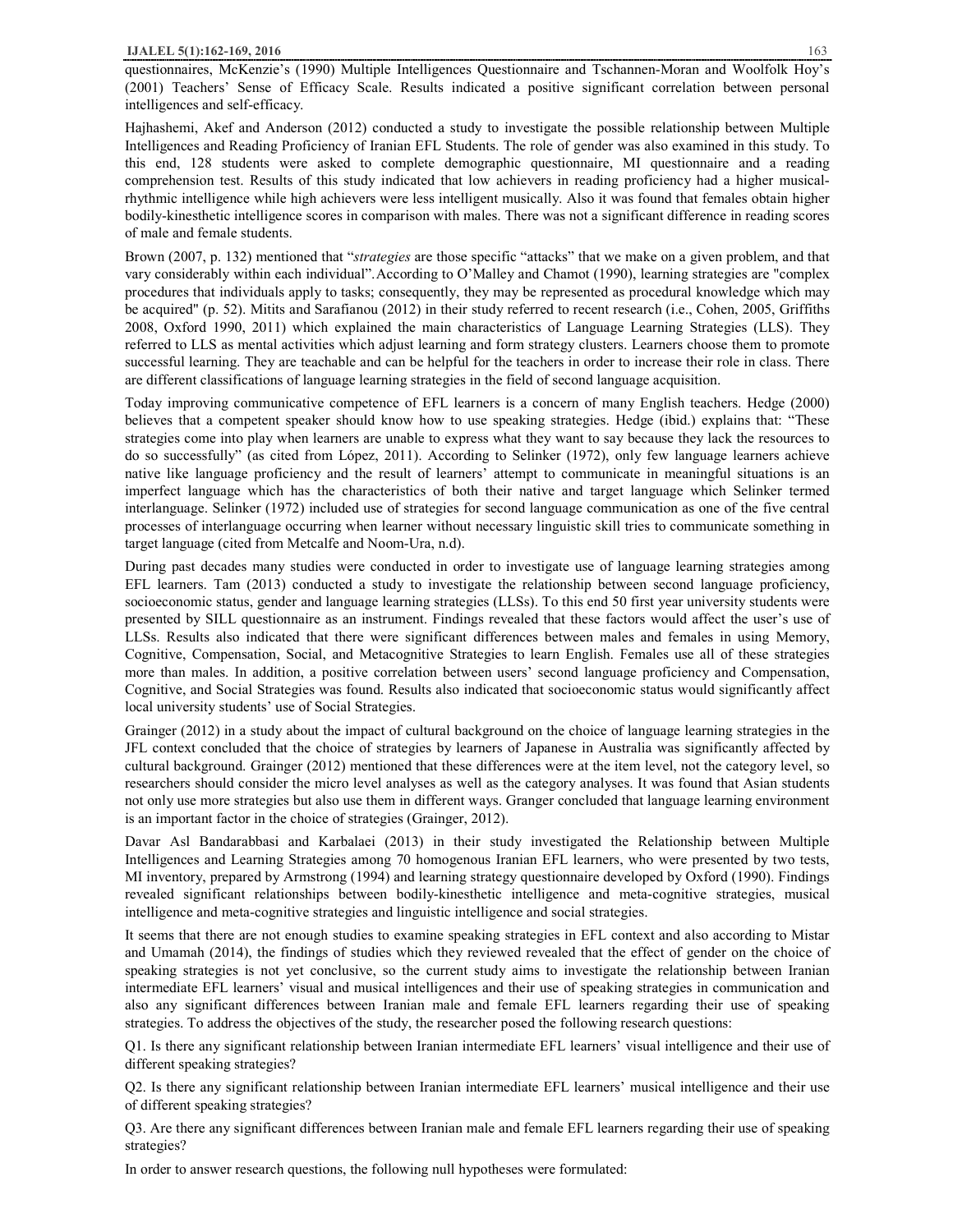#### **IJALEL 5(1):162-169, 2016** 164

H01. There is no significant relationship between Iranian intermediate EFL learners' visual intelligence and their use of different speaking strategies.

H02. There is no significant relationship between Iranian intermediate EFL learners' musical intelligence and their use of different speaking strategies.

H03. There are not any differences between males and females regarding the use of speaking strategies.

## **2. Method**

## *2.1 Participants and Setting*

Three hundred and sixty intermediate undergraduate EFL learners (188 females and 172 males) from several universities in Iran (Tehran, Mashhad, Esfahan, Birjand, and Gorgan) participated in this study. Sample size was determined According to Morgan's table, (Morgan, 1970 "Determining Sample Size for Research Activities", Educational and Psychological Measurement) (Considering the 95% of the level of confidence and 0.05 degree of accuracy). Participants were native speakers of Farsi and their age ranged between 18 and 25. These students were majoring in Teaching English as a Foreign Language (TEFL), English Translation, and English Language Literature in public universities. Table 1 shows participants' demographic information including their number and gender.

|        |        | Frequency | Percent | Valid<br>Percent | Cumulative<br>Percent |
|--------|--------|-----------|---------|------------------|-----------------------|
| Gender | Female | 188       | 52.2    | 52.2             | 52.2                  |
|        | Male   | 172       | 47.8    | 47.8             | 100.0                 |
|        | Total  | 360       | 100.0   | 100.0            |                       |

Table 1. Participants' Demographic Information

According to Table 1, total number of participants was 360 EFL learners including 188 females and 172 males.

## *2.2 Instrumentation*

# 2.2.1 McKenzie's Multiple Intelligences Inventory

Persian version of McKenzie's Multiple Intelligences (MI) Inventory (1999) which includes nine sections measuring nine types of intelligences (natural, musical, logical/mathematical, intrapersonal, interpersonal, bodily/kinesthetic, linguistic, existential, and spatial/visual intelligences) was administered. Each section consists of 10 items which were five-point Likert scale ranging from 1(completely disagreed) to 5 (completely agreed). Hajhashemi and Bee Eng (2010) checked the validity of the Persian version of this questionnaire, also they reported a high reliability for the Persian version of this questionnaire (Hajhashemi & Bee Eng, 2010). In this study the researcher had a special focus on musical and visual intelligences so the number of questions in this study decreased to 20 questions (musical 10 items and visual 20 items).

### 2.2.2 Speaking Strategy Questionnaire

Oral Communication Strategy Inventory (OCSI) developed by Nakatani (2006) was another instrument in this study. This is a 58-item likert scale questionnaire which includes 32 strategies for coping with speaking problems and 26 strategies for coping with listening problems. The reliability index of 0.96 was reported for this questionnaire in the study of Shangarffam and Zand (2012). In the current study speaking strategy section of OCSI was used. The reliability of speaking section of this questionnaire was found to be 0.83. Speaking strategy section includes eight categories which were: accuracy-oriented strategies, social affective strategies, negotiation for meaning while speaking, fluencyoriented strategies, message abandonment strategies, nonverbal strategies while speaking, attempt to think in English strategies, and message reduction and alteration strategies. Students should answer to this questionnaire by choosing from five Likert scales ranging from "never" to "always". To check the reliability Index of the Instruments, Cronbach's Alpha was calculated for both of the questionnaires. Table 2 shows the results.

|  |  | Table 2. Results of Reliability |
|--|--|---------------------------------|
|--|--|---------------------------------|

| <b>Questionnaire</b>           | N of items | Cronbach's Alpha |
|--------------------------------|------------|------------------|
| <b>Speaking Strategies</b>     |            |                  |
| Musical & visual intelligences |            |                  |

As Table 2 indicates, Speaking Strategies ( $\alpha$ =.83) and musical and visual Intelligences ( $\alpha$ =.70) enjoyed relatively high reliability indexes.

Participants were required to provide some demographic information such as gender, level of language proficiency, and age.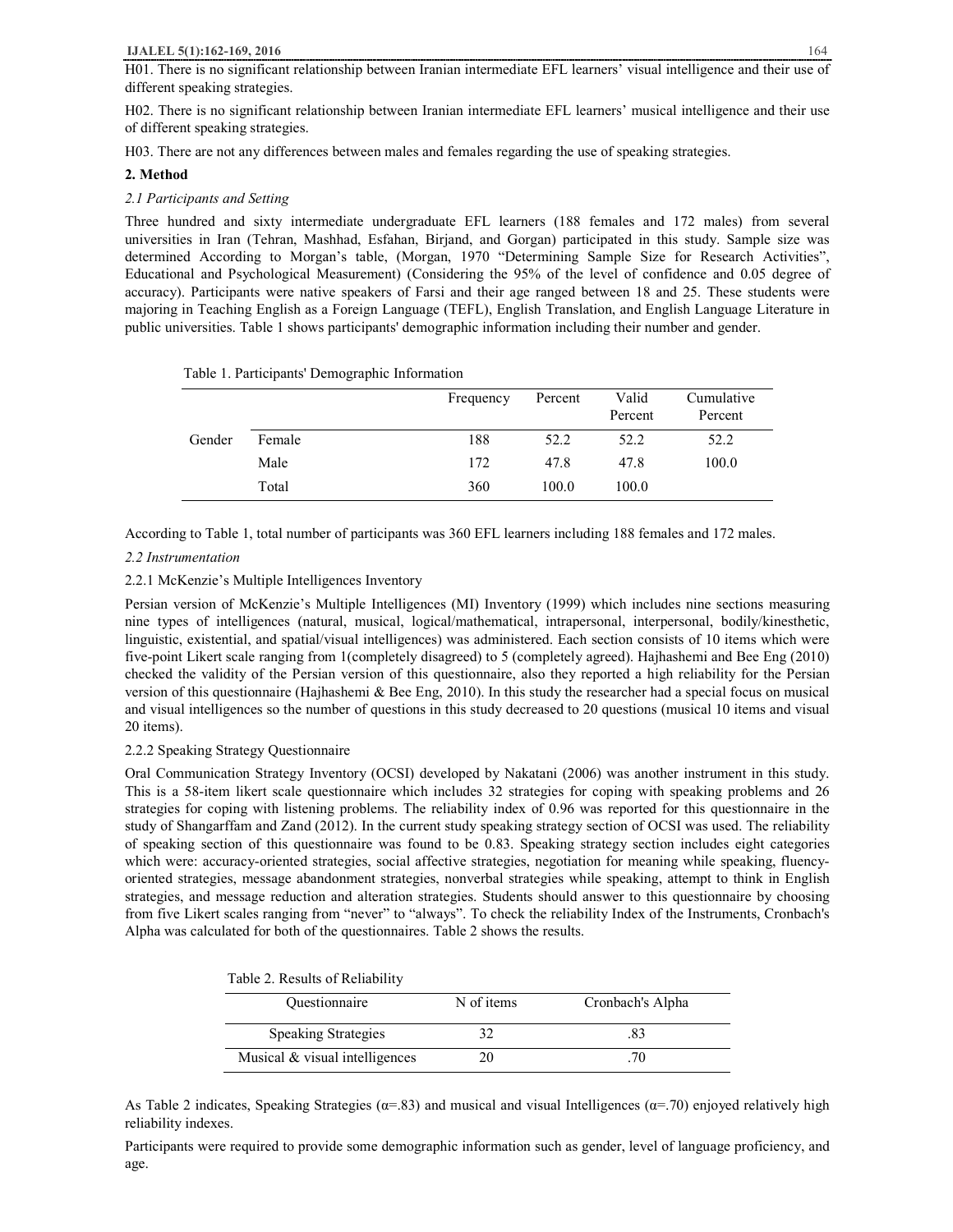# *2.3 Procedure*

Three hundred and sixty EFL learners (188 females and 172 males) were participants of this study. They were intermediate undergraduate students whose age ranged between 18 and 25. As instruments McKenzie's Multiple Intelligences (MI) Inventory (1999) and Oral Communication Strategy Inventory (OCSI) were used in this study and Participants were presented by a test including these two questionnaires. The reliability coefficients of both questionnaires were calculated via Cronbach's alpha, which were 0.70 and 0.83 respectively. Some participants received the test in form of paper and the others received it via internet. The purpose of study was explained for the participants at the beginning of the questionnaire and they were asked to answer the questions in 50 minutes. The test was administered among more than 1000 EFL learners during the academic year of 2014-2015, but only three hundred and sixty intermediate EFL learners answered the test completely. Researcher excluded questionnaires which were incomplete or their participants' level of language proficiency were not intermediate. Data analysis was done using SPSS software 20.0.

### *2.4 Study Design*

This study aimed to investigate the possible relationship between Iranian intermediate EFL learners' visual and musical intelligences and their use of speaking strategies in communication. For this reason correlational/ex post facto design was used.

### **3. Results**

## *3.1 Musical and visual Intelligences*

In order to investigate participants' musical and visual intelligences, descriptive statistics including mean, minimum, maximum and standard deviation were calculated. The results are shown in Table 3.

| Table 3. Descriptive Statistics for musical and visual Intelligences |  |
|----------------------------------------------------------------------|--|
|----------------------------------------------------------------------|--|

|                    |     | Minimum | Maximum | Mean  | Std. Deviation |
|--------------------|-----|---------|---------|-------|----------------|
| Visual             | 360 | 19.00   | 44.00   | 35.96 | 4.08822        |
| Musical            | 360 | 24.00   | 47.00   | 35.76 | 4.55026        |
| Valid N (listwise) | 360 |         |         |       |                |

As Table 3 shows, mean of visual intelligence and musical intelligence are M=35.96, and M=35.76 respectively.

## *3.2 Speaking Strategies*

Table 4 shows the results of descriptive statistics related to speaking strategies (i.e. social affective, fluency-oriented, negotiating for meaning, accuracy-oriented, message reduction, nonverbal strategy, message abandonment, and attempt to think in English).

| Descriptive Statistics |     |         |         |        |                |
|------------------------|-----|---------|---------|--------|----------------|
|                        | N   | Minimum | Maximum | Mean   | Std. Deviation |
| <b>SA</b>              | 360 | 2.17    | 4.83    | 3.6542 | .49047         |
| FL                     | 360 | 2.33    | 5.00    | 3.8657 | .61237         |
| <b>NFM</b>             | 360 | 2.25    | 5.00    | 3.9368 | .69318         |
| AC                     | 360 | 2.00    | 5.00    | 3.8467 | .60879         |
| <b>MES</b>             | 360 | 3.00    | 5.00    | 3.8646 | .53301         |
| <b>NVS</b>             | 360 | 1.00    | 5.00    | 3.9861 | .84845         |
| MA                     | 360 | 1.25    | 4.25    | 2.5243 | .71562         |
| ATE                    | 360 | 1.00    | 5.00    | 3.2500 | .93000         |
| Valid N (listwise)     | 360 |         |         |        |                |

Table 4. Descriptive Statistics for Speaking Strategies

According to Table 4, nonverbal strategy (NVS) has the highest mean (M=3.98) and message abandonment gained the lowest mean (MA, M=2.52). Negotiation for meaning (NFM, M=3.93). Fluency-oriented (FL, M=3.8657), Message reduction (MES, M=3.8646), Accuracy-oriented (AC, M=3.84), Social affective (SA, M=3.65), Attempt to think in English (ATE, M=3.25) are in second to seventh places respectively.

*3.3 Relationship between musical and visual Intelligences and Use of Speaking Strategies*

In order to see whether there is a statistically significant correlation between the participants' musical and visual intelligences and their use of speaking strategies, Pearson product Moment Correlation Coefficient was calculated (Table 5).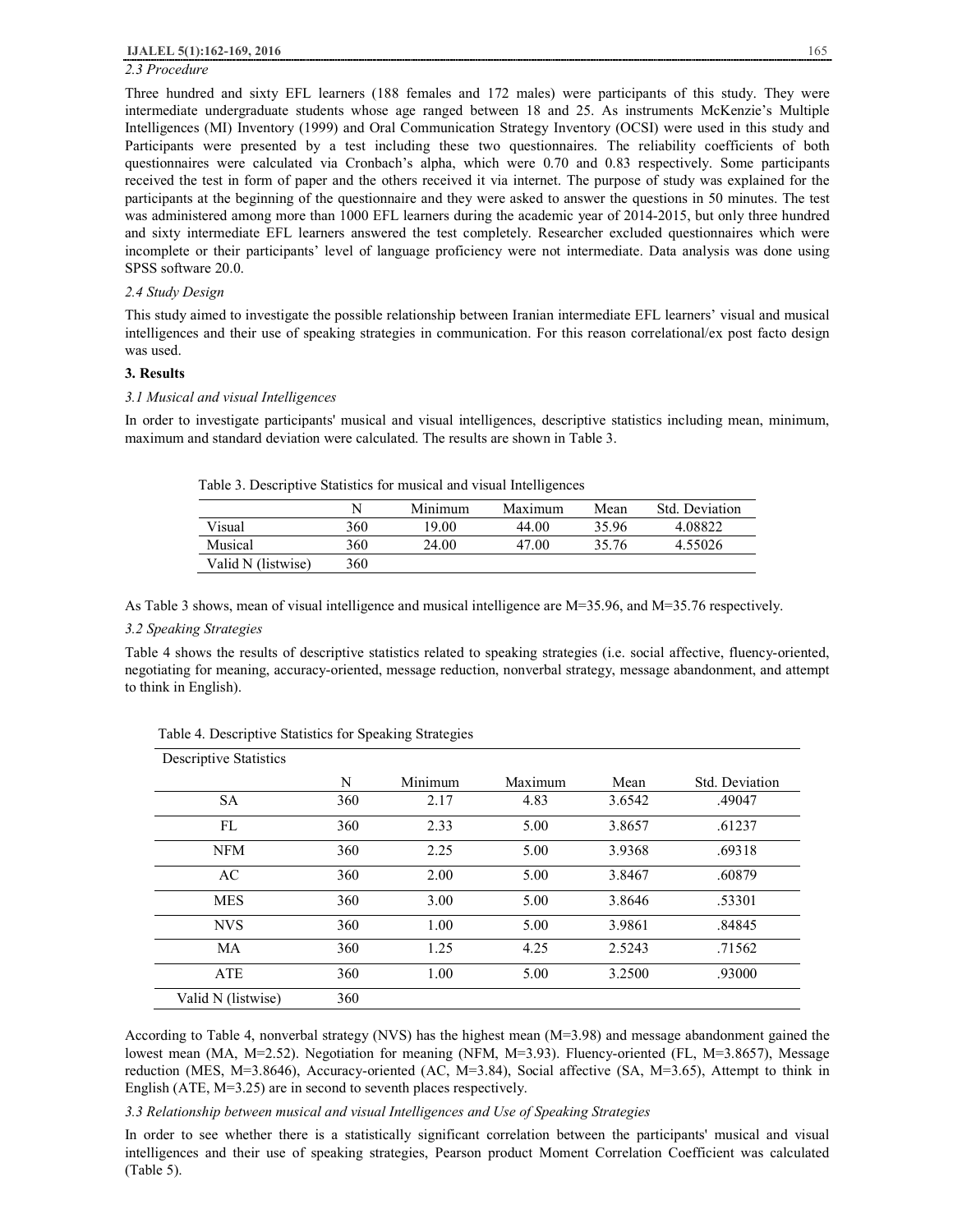Table 5. Results of Relationship between Musical& visual Intelligences and Use of Speaking Strategies

| <b>Correlations</b> |                                                              |                                   |            |
|---------------------|--------------------------------------------------------------|-----------------------------------|------------|
|                     |                                                              | Musical & visual<br>intelligences | Strategies |
| Musical&<br>visual  | Pearson                                                      |                                   | $.121*$    |
| intelligences       | Correlation                                                  |                                   |            |
|                     | Sig. (2-tailed)                                              |                                   | .022       |
|                     | N                                                            | 360                               | 360        |
| Strategies          | Pearson                                                      | $.121*$                           |            |
|                     | Correlation                                                  |                                   |            |
|                     | $Sig. (2-tailed)$                                            | .022                              |            |
|                     | N                                                            | 360                               | 360        |
|                     | **. Correlation is significant at the 0.05 level (2-tailed). |                                   |            |

Table 5 confirms that EFL students' Musical & visual intelligences is significantly  $[r=.121, sig (two-tailed) = .022 < .05]$ correlated with their use of speaking strategies.

In order to see which speaking strategies are preferred by different types of intelligence, Pearson Product Moment Correlation Coefficient test was conducted.

*3.4 Relationship between Visual Intelligence and Speaking Strategies*

In the next phase, correlation between visual intelligence and each component of speaking strategies was investigated (Table 6).

Table 6. Results of Correlation between Visual Intelligence and Speaking Strategies

|        | <b>Correlations</b>                                          |        |           |         |         |      |            |            |         |            |  |  |
|--------|--------------------------------------------------------------|--------|-----------|---------|---------|------|------------|------------|---------|------------|--|--|
|        |                                                              | visual | <b>SA</b> | FL      | NFM     | AC   | <b>MES</b> | <b>NVS</b> | МA      | <b>ATE</b> |  |  |
| visual | Pearson<br>Correlation                                       |        | $.189***$ | $-.090$ | $.139*$ | .071 | .081       | .065       | $-.020$ | .029       |  |  |
|        | $Sig(2-tailed)$                                              |        | .000      | .090    | .008    | .181 | .123       | .216       | .709    | .584       |  |  |
|        | N                                                            | 360    | 360       | 360     | 360     | 360  | 360        | 360        | 360     | 360        |  |  |
|        | **. Correlation is significant at the 0.01 level (2-tailed). |        |           |         |         |      |            |            |         |            |  |  |
|        | * Correlation is significant at the 0.05 level               |        |           |         |         |      |            |            |         |            |  |  |

orrelation is significant at the 0.05 level

(2-tailed).

As table 6 displays, there is a statistically significant correlation between visual intelligence and social affective strategies  $[r=.189, sig (two-tailed) = .000<0.05]$  and negotiation for meaning strategies  $[r=.139, sig (two-tailed)$  $=0.008<0.05$ . Other speaking strategies are not significantly correlated with logical intelligence (sig>.05). It can be concluded that participants who are more visually intelligent employ strategies from the social affective and negotiation for meaning categories.

*3.5 Relationship between Musical Intelligence and Speaking Strategies* 

Then, the correlation between musical intelligence and each component of speaking strategies was explored (Table 7).

|  |  | Table 7. Results of Correlation between Musical Intelligence and Speaking Strategies |  |  |
|--|--|--------------------------------------------------------------------------------------|--|--|
|  |  |                                                                                      |  |  |

| <b>Correlations</b>                                          |                                                 |         |      |          |            |           |            |            |         |         |  |
|--------------------------------------------------------------|-------------------------------------------------|---------|------|----------|------------|-----------|------------|------------|---------|---------|--|
|                                                              |                                                 | Musical | SА   | FL       | <b>NFM</b> | AC        | <b>MES</b> | <b>NVS</b> | MA      | ATE     |  |
| Musi<br>cal                                                  | Pearson<br>Correlation                          |         | .013 | $.143**$ | .018       | $.166***$ | .013       | .08        | $-.007$ | $-.004$ |  |
|                                                              | Sig.<br>(2-tailed)                              |         | .805 | .007     | .731       | .002      | .813       | .12        | .889    | .941    |  |
|                                                              | N                                               | 360     | 360  | 360      | 360        | 360       | 360        | 360        | 360     | 360     |  |
| **. Correlation is significant at the 0.01 level (2-tailed). |                                                 |         |      |          |            |           |            |            |         |         |  |
| (2.11)                                                       | *. Correlation is significant at the 0.05 level |         |      |          |            |           |            |            |         |         |  |

(2-tailed).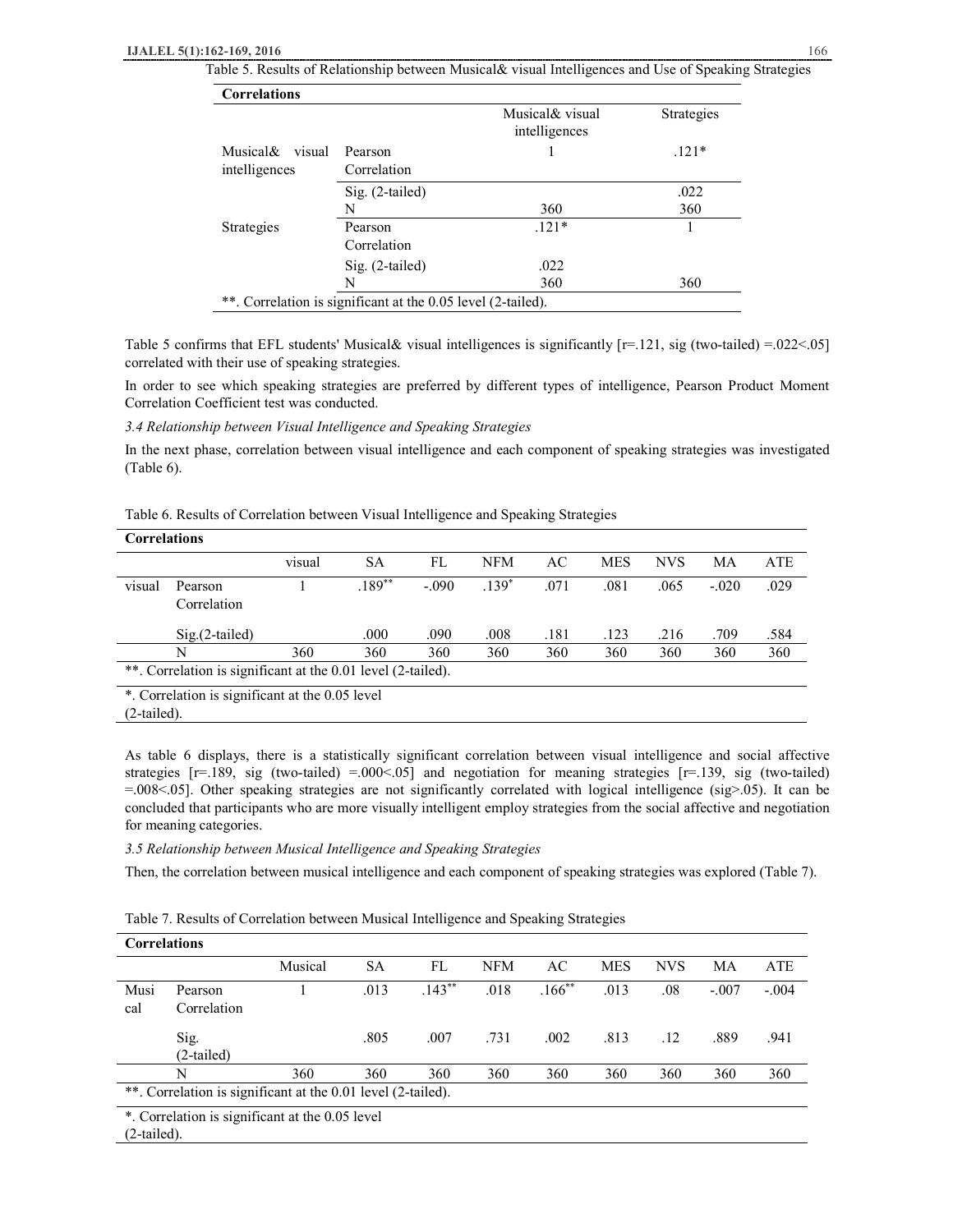According to Table 7, musical intelligence is significantly correlated with fluency-oriented strategies [r=.143, sig (twotailed)  $=0.007$  and accuracy-oriented strategies [ $r=166$ , sig (two-tailed)  $=0.002<0.05$ ]. As a result, it can be concluded that EFL students who are more musically intelligent employ strategies like fluency-oriented and accuracy-oriented more frequently.

## *3.6 Difference between Male and Female Learners Regarding Their Use of Speaking Strategies*

In order to see whether there is any statistically significant difference between means obtained by males and females in different categories of speaking strategies, independent samples t-test was conducted. Table 8 shows the relevant data.

|                   | Table 8. Results of Independent Samples T-test for Difference between Males and Females Regarding Use of Speaking |  |  |  |  |  |  |
|-------------------|-------------------------------------------------------------------------------------------------------------------|--|--|--|--|--|--|
| <b>Strategies</b> |                                                                                                                   |  |  |  |  |  |  |

|            | Gender | N   | Mean   | Std. Deviation | df  | t    | Sig(two tailed) |
|------------|--------|-----|--------|----------------|-----|------|-----------------|
| <b>SA</b>  | female | 188 | 3.6871 | .47582         | 358 | 1.33 | .18             |
|            | male   | 172 | 3.6182 | .50492         |     |      |                 |
| FL         | female | 188 | 3.8528 | .63791         | 358 | .418 | .67             |
|            | male   | 172 | 3.8798 | .58470         |     |      |                 |
| <b>NFM</b> | female | 188 | 3.9122 | .76365         | 358 | .70  | .48             |
|            | male   | 172 | 3.9637 | .60799         |     |      |                 |
| AC         | female | 188 | 3.8862 | .66092         | 358 | 1.28 | .19             |
|            | male   | 172 | 3.8035 | .54482         |     |      |                 |
| <b>MES</b> | female | 188 | 3.9408 | .52622         | 358 | 2.71 | .007            |
|            | male   | 172 | 3.7890 | .53259         |     |      |                 |
| <b>NVS</b> | female | 188 | 4.1090 | .79104         | 358 | 2.90 | .004            |
|            | male   | 172 | 3.8517 | .89007         |     |      |                 |
| MA         | female | 188 | 2.5465 | .75211         | 358 | .61  | .53             |
|            | male   | 172 | 2.5000 | .67484         |     |      |                 |
| ATE        | female | 188 | 3.2367 | .85191         | 358 | .28  | .77             |
|            | male   | 172 | 3.2645 | 1.01080        |     |      |                 |

As Table 8 shows, there is a statistically significant difference  $\left[ df=358, t=2.71, sig (two-tailed) = .007 < .05 \right]$  between females (N=188, M=3.94, SD=.52) and males (N=172, M=3.78, SD=.53) regarding message reduction (MES) in favor of females.

Also, a significant difference  $\text{Id} = 358$ ,  $\text{Id} = 2.90$ , sig (two-tailed) = .004 <.05] was found between females (N=188, M=4.10, SD=.79) and males (N=172, M=3.85, SD=.89) regarding their use of nonverbal strategy (NVS) in favor of females. Results did not show any statistically significant difference between males and females regarding their use of other strategies.

#### **4. Discussion and Conclusion**

Results of the current study revealed that individuals with different MI profiles use different speaking strategies. This finding is analogues to the findings of Shangarffam and Zand (2012) who found significant relationships between students' three types of intelligences and their use of oral communication strategies.

According to the results of the current study a positive correlation was also found between musical intelligence and fluency-oriented and accuracy-oriented strategies. One interpretation for this finding may be the relationship between musical intelligence and linguistic intelligence. Fonseca-Mora, Toskano-Fuentes, & Wermke (2011), found the correlation between high linguistic intelligence and high musical intelligence (as cited from Mohammadzadeh & Jafarigohar, 2012). Since linguistic intelligence concerns with language ability and also both types of accuracy-oriented and fluency-oriented strategies deal with linguistic features, it seems that there is a relationship between using these types of strategies and linguistic intelligence. Subsequently with regards to the high relationship between linguistic and musical intelligence, the observed relationship between musical intelligence and accuracy-oriented and fluency-oriented strategies can be justified. Positive relationship between musical intelligence and fluency-oriented strategies may also be explained in terms of the definition of this type of intelligence. According to Gardner (1983), musical intelligence refers to sensitivity to rhythm, pitch or melody, so those students who are more musically intelligent pay more attention to the rhythm, intonation and pronunciation of their sentences and may be more concerned with using fluency-oriented strategies.

Findings of this study also indicate significant relationship between visual intelligence and social affective and negotiation for meaning while speaking strategies. Pishghadam, Khodadady and Khoshsabk (2010), in their study found that students who learn words visually are more able to remember words and make sentences. Since word retention and having the ability of making sentence are two factors which are very important in speaking it can be concluded that visually intelligent students are good in speaking and negotiation. On the other hand, significant positive correlation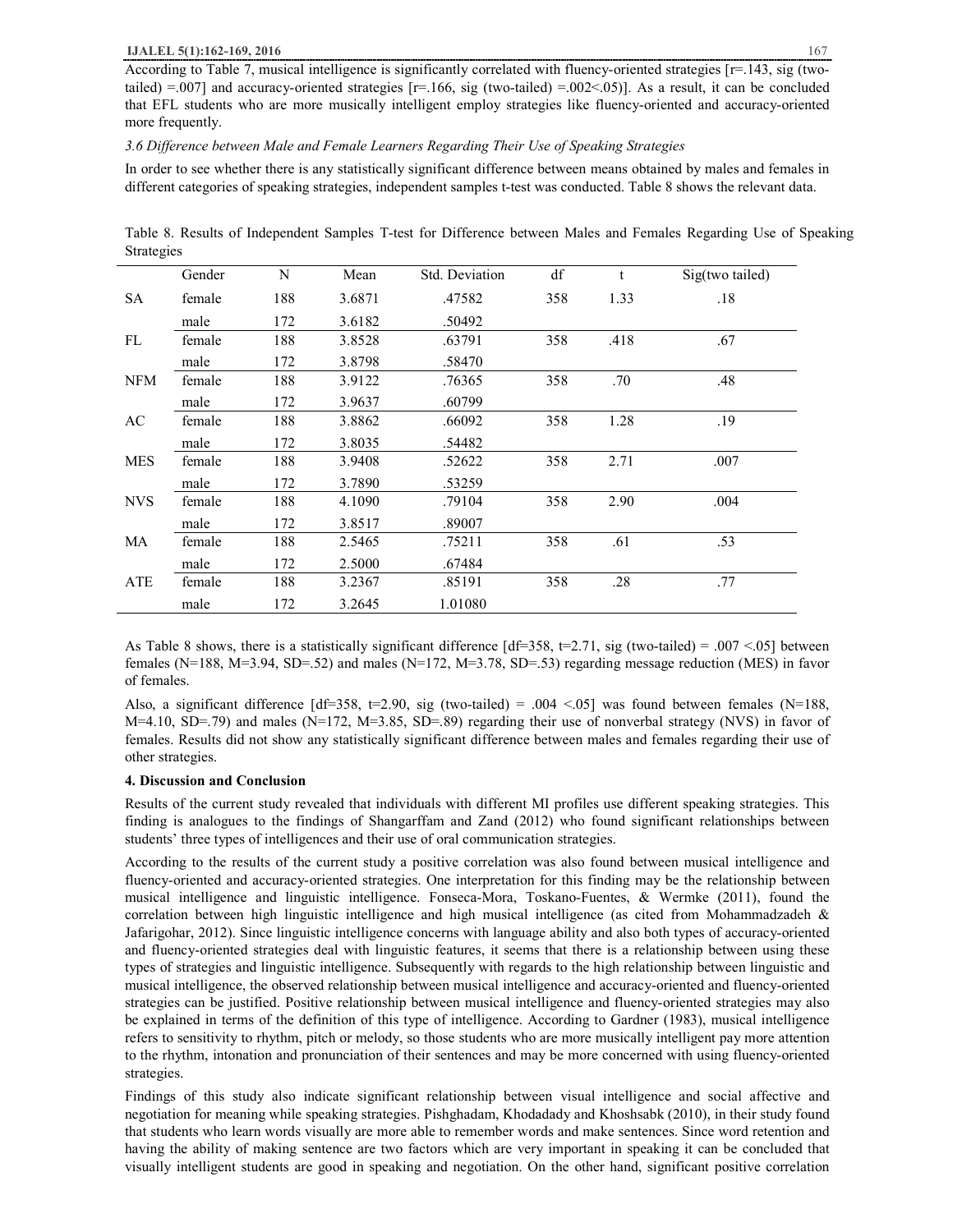was found between both of these strategy types and speaking fluency in the study of Metcalfe & Noom-Ura (n.d), so based on the results of these two studies, it can be claimed that students who are more visually intelligent are good speakers and are therefore more willing to use such strategies.

Regarding the gender differences in speaking strategy use, results of data analysis showed that female subjects were superior users of message reduction strategies and nonverbal strategies. In a similar line of inquiry Moriam (2005) conducted a study in order to compare speaking strategy use of Japanese and Bangladeshi EFL learners. It was found that female Japanese college learners use more oral communicative strategies in compare with their male counterparts. Sobhani, Motallebzadeh and Ashraf (2014) in another study found that male and female students are different in using communication strategies in their email communications.

The present study aimed to explore the relationship between Iranian intermediate EFL learners' musical and visual intelligences and their use of speaking strategies in communication. Results of data analysis revealed significant relationship between musical intelligence and fluency-oriented and accuracy-oriented strategies. Furthermore, significant relationship was found between visual intelligence and social affective strategies and negotiation for meaning strategies. This finding is similar to the finding of Metcalfe & Noom-Ura (n.d), who found significant relationship between both of these strategy types and speaking fluency. Findings also revealed that there is a significant difference between male and female EFL learners in using message reduction and nonverbal strategies in favor of females.

Although Gardner's multiple intelligences theory attracted the attention of many researchers during past decades and many researchers emphasized the effectiveness of the application of MI theory, it seems that many instructors ignored the importance of individual variations. Teacher awareness of individual differences and applying various techniques and materials instead of considering all students the same may be very useful to improve learners' achievement. Teachers are required to use different activities and tasks which accommodate different types of intelligences and make the process of learning fair, easy and enjoyable. Considering each individual's special ability to learn may increase the sense of self confidence among them. EFL learners are recommended to increase their autonomy and independence by using speaking strategies. Curriculum designers are required to design learners' curriculum according to individual variation and use various activities and tasks for different students.

This study intended to investigate the relationship between musical and visual intelligences and EFL learners' use of speaking strategies. Further fruitful studies can be conducted to examine the possible relationship between other types of intelligences and use of speaking strategies. The current study was conducted among Iranian intermediate EFL learners while other studies can be done to examine the possible relationship between these variables among other participants with different levels of language proficiency. Furthermore, not only are there insufficient numbers of studies on the role of gender on using speaking strategies but also there is a relative lack of unity in the results of these studies so investigating gender differences in using speaking strategies may be another fruitful line for further research.

#### **References**

Brown, H. D. (2007). *Principles of language learning and teaching* (5th Ed.). New York: Pearson Education

Davar Asl Bandarabbasi, R., & Karbalaei, A. (2013). The Study of the Relationship between Multiple Intelligences and Learning Strategies among Iranian EFL learners. *European Online Journal of Natural and Social Sciences, 2*(2), 143- 149.

Gardner, H. (1999). Intelligence reframed: Multiple Intelligences for the 21st century. *Howard Gardner*.

Gardner, H. (1993). *Multiple intelligences: The theory in practice*. Basic books.

Grainger, P. (2012). The impact of cultural background on the choice of language learning strategies in the JFL context**.**  *System, 40*(4), 483-493. Retrieved from:http://www.sciencedirect.com/science/article/pii/S0346251X12000875

Hajhashemi, K., Akef, K., & Anderson, N. (2012). The relationship between multiple intelligences and reading proficiency of Iranian EFL students. *World Applied Sciences Journal*, *19*(10), 1475-1483.

Hajhashemi, K., & Eng, W. B. (2010). A Validation Study of the Persian Version of McKenzie's Multiple Intelligences Inventory to Measure Profiles of Pre-University Students. *Pertanika J. Soc. Sci. & Hum, 18* (2), 343-355.

Heidari, F., & Khorasaniha, N. (2013). Delving into the Relationship between LOC, MI, and Reading Proficiency. *Journal of Language Teaching and Research, 4*(1), 89-96.

Khosravi, M., & Saidi, M. (2014). Investigating the Possible Relationship between Multiple Intelligences and Selfefficacy: The Case of Iranian EAP Instructors. *Electronic Journal of Foreign Language Teaching*, *11*(1), 90-97.

Krejcie, R. V., & Morgan, D. W. (1970). Determining sample size for research activities. *Educ Psychol Meas*.

López, M. M. (2011). Speaking Strategies Used by BA ELT Students in Public Universities in Mexico. *MEXTESOL Journal, 35*(1), 1-22.

McKenzie, W. (1999). Multiple intelligences survey.

Metcalfe, M., & Noom-Ura, S. (n.d). Communication Strategy Use of High and Low Proficiency Learners of English at a Thai University. Retrieved from: *164.115.22.25/ojs222/index.php/LEARN/article/view/229*